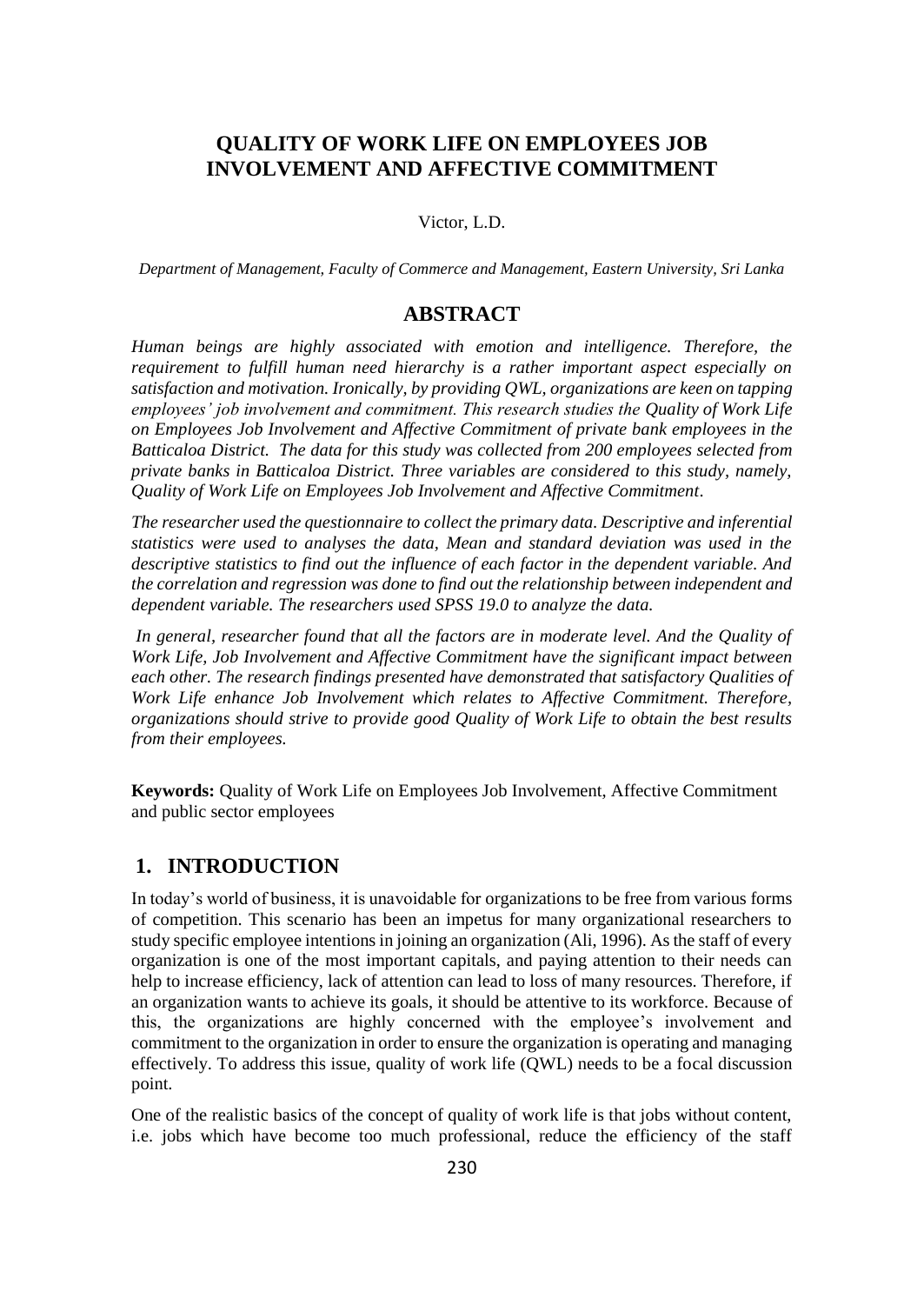(Herrick, 1981, according to Allame, 1999). Quality of work life tries to satisfy the needs of jobs which have become increasingly alienated. Quality of work life is responsible for the organizational development towards low levels of organization hierarchy (Harvey and Brown, 1998, p. 62).

Considering the above-mentioned outlook and knowing the importance of manpower in continuation of organizational development, analyzing the manpower status of an economical unit called bank from different aspects is of considerable importance, because this can determine its activities and continuity in future. It is obvious that continuous improvement of performance and processes is achieved through manpower, and its main effect is more persistence in competitive market.

## **2. LITERATURE REVIEW**

*Job involvement* is a descriptive belief of the present job and tends to be a function of how much the job can satisfy one's present needs (Kanungo, 1982).The concept of job involvement was first introduced by Lodahl and Kejiner in 1965. It has a direct correlation with job satisfaction and also influences the work performance, sense of achievement and unexplained absenteeism (Robinowittz and hall, 1977). Job involvement has been linked to job related behaviour as well as being a subsequent predictor of job related outcomes such as "intentions to leave an organization, professional commitment and ethical behaviour, psychological ownership for ownership and performance, lower role of conflict and role ambiguity and an employee's readiness to change" (Freund, 2005; Clinebell and Shadwick, 2005; Van Dyne and Pierce, 2004; Leong et al., 2003).

Employees do not get involved in the job because they let their emotions play a role. Being highly involved in the job is often a response to emotional rather than rational needs. Fine's (1998) quotes of a cook discussing thecentrality of being emotionally involved in the job: I just love the activity…I concentrate totally, so I do not know how I feel….it is like another sense takes over. People are social creatures where, through job involvement they experience emotional attachment. A managerial job is often complex and challenging and most of the times they are extremely involved in task performed, where they remain beyond the required working hours.

There are many organizational behaviour studies which have examined an individual's psychological attachment to their work organizations. Most studies use *organizational commitment* (OC) to examine the relationship of employees to their firms. The bond or link that an employee has with his/her organization is called organizational commitment (Lambert and Paoline, 2008; Mathieu et al., 1990).QWL and OC are multidimensional and is an outcome of one's evaluation of his/her work place (Normala, 2010). Most researches has shown a positive relationship between organizational commitment and job satisfaction (Garland et al., 2009; Lambert and Hogan, 2009; Markovits et al., 2007) and organizational commitment acts as a variable and provides useful information regarding planning, organizing, increasing, performance and reducing absences for managers. Employees who are committed to an organization will see themselves a part of the organization and remain loyal to it (Asgari et al., 2011).Managers can keep their employees committed to the organization by having employees participate in decision-making and by providing an adequate level of job security (Moorhead, Translated by Alvani and Memarzadeh, 1995: 75).

Most research focuses mainly on antecedents and consequences. Allen and Meyer (1990) have indentified three types of OC which are: affective, continuance, and normative. Most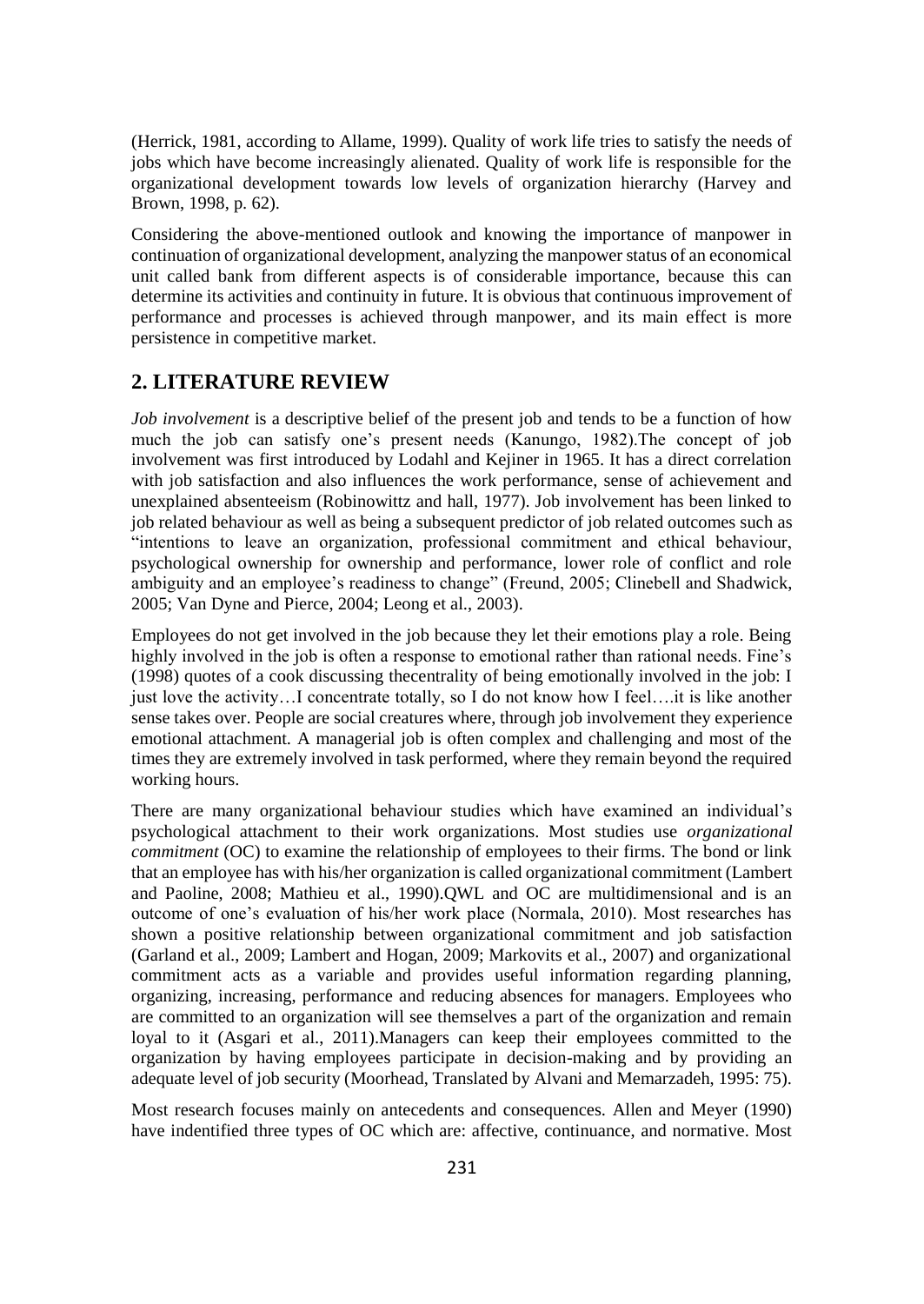public organizational studies indicate the existence of affective and continuance commitment (Kalbers & Fogarty, 1995; Ketchand & Strawser, 2001). Most of the research on antecedent OC were oriented to job characteristic and work experience on various variables like work design, job challenge, autonomy, skills and feedback on task (Bamber and Iyer 2002; Dunham,Grude and Castaneda,1994), and decision making participation and support from management (Zaffane,1994). Konstans (1988) concluded that the commitment of employees was influenced by the organization's ability to meet employee expectations. Apart from that organizational tenure is also always positively associated with organizational commitment, this is because of the general assumption that the more years employeesare with a company the more benefits they get (Pare, Temblay & Lalonde, 2001). It is very important to have committed employees for the existence of both the private and public sectors; it is both a basic activity and final aim governing survival of an organization to survive. This is because individuals who are organizationally committed are more adaptable, productive, work with a sense of responsibility and are not financial liabilities to the organization (Demir, 2012) Committed employees will remain in the organization compared to non-committed employees (Meyer et al., 2002). But an absence of alternatives can lead to weaker affective and normative commitment into a strong continuance commitment (Ceylan & Bayram, 2006) and the common point in organizational commitment is that employees continue to remain in the organization whether they feel positive or negative (Ozdevecioglu, 2003).

The present study defines QWL as providing a good compensation package, favourable conditions and environment, fair capacities of authority, rewarding potential growth and a supportive organizational climate. An excellent work environment is seen as nurturing to an employee's affective commitment. In order to improve the job satisfaction and commitment of employees determining the QWL is an important consideration for employers (Normala, 2010). There is a substantive list of studies pertaining to QWL, which asserts that QWL has a positive and significant relationship to organizational commitment (Ashoob, 2006); is positively and significantlybcorrelatedto a manager's profile (Ali Nataji, 2006); and is significantly related to performance of staff (Fallah, 2006).

Recent research included the perspective of employees and the fulfilment of their needs and with that, Sirgy et al. (2001) and Lee, Singhapakdi and Sirgy (2007) describe QWL as "a construct which deals with the wellbeing of employees" and defines it as "employee satisfaction with a variety of needs through resources, activities, and outcomes stemming from participation in the workplace". Employees who perceive their QWL positively and are satisfied with their work and organization have higher wellbeing because an individual's QWL influences individual and is also a major predictor of psychological, health wellbeing and also for life satisfaction (Martel & Dupuis, 2006; Sirgy et al., 2001; Srivastava, 2008; Wilson et al., 2004).

Anecdotal evidence suggests that an increasingly important step towards attracting and retaining quality employees is to improve the quality of the organization's work life. There are six critical factors to be considered in retaining employees which are compensation, job characteristics, training and development opportunities, supervisor support, career opportunities and work/life policies (McNee et al., 1998; Dockel, 2003).

# **3. PROBLEM STATEMENT**

QWL is multi-dimensional; it indicates the overall satisfaction in an individual's work life which leads to a balanced work-life. It gives a sense of belonging to the organization, a sense of being their-self and includes a sense of being worthy and respectable (Morin et al.,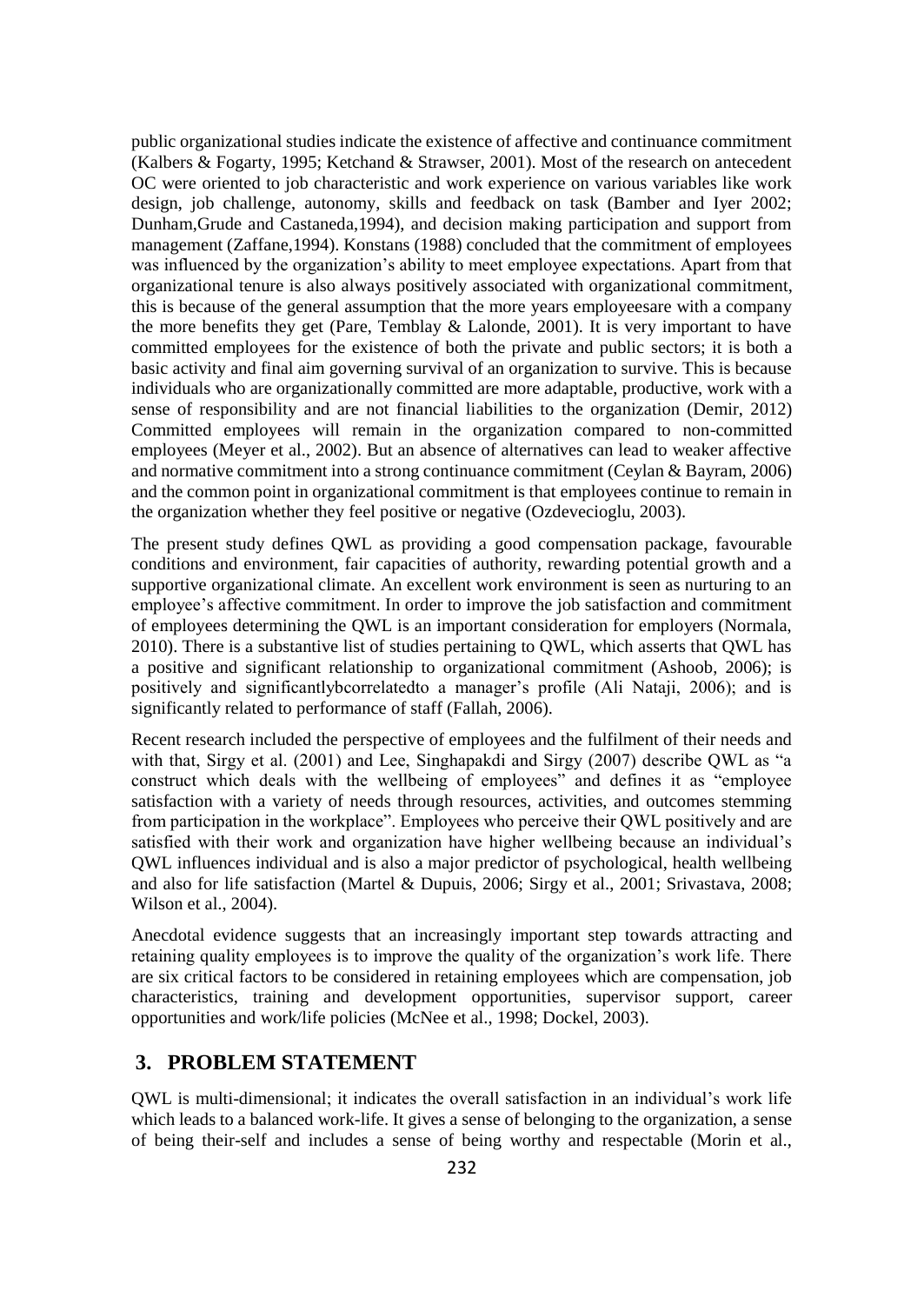2003).QWL techniques can satisfy the psychological needs of the staff in an organization (Pluck, 1993: 36-42).

Human beings are highly associated with emotion and intelligence. Therefore, the requirement to fulfill human need hierarchy is a rather important aspect especially on satisfaction and motivation. Ironically, by providing QWL, organizations are keen on tapping employees' job involvement. Job involvement by an employee is seen as an indicator of high performance and an organization's return on investment. Developing and providing excellent QWL has a financial impact on an organization as well. Upon providing QWL, the expected output is employee's job involvement which focuses on a task or job and the following expectation will be Organizational Commitment (OC). Organizational commitment indicates the intensity of an employee's involvement and how strongly they relate to the organization (Hellrigel, Slocum Woodman, 1998). Job involvement is defined as the degree to which a person psychologically identifies with. Job involvement is related with the work motivation that a person has with a job (Bashaw & Grant, 1994; Hackett et al., 2001). Organizations with high OC are perceived to have lower turnover rates and absenteeism.

Organizational commitment (OC) has been a vital area of study among researchers for past decades. Various outcomes of research have been produced with various interpretations of organizational commitment. In addition, most research was also able to assist organizations determine the employee's level of performance, and tenure with the organization (Malloy, 1996). Thus, the focus of this study is to examine "The importance of Quality of Work Life (QWL) and the conviction of Quality of Work Life's on employees' Job Involvement and Affective Commitment. The study is conducted based on 5 dimensions of QWL pertaining to Job Involvement and Affective Commitment which will be moderated by age and the working experience of the employee" .This research will act as a platform for organizations to recognize the extent of their employees' job involvement and affective commitment through the practices of quality of work life".

### **3.1 Research Questions**

- a) What extent Quality of Work life in Private Banks?
- b) What extent Job Involvement in Private Banks?
- c) What extent Affective Commitment in Private Banks?
- d) What is the relationship between Quality of Work Life and Job Involvement?
- e) What is the relationship between Job Involvement and Affective Commitment?
- f) What is the relationship between Quality of Work Life and Affective Commitment?
- g) Is Job involvement intervene the relationship between Quality of Work Life and Affective Commitment

## **3.2 Objectives of the research project**

The research study has following objectives:

- a) To identify the extent of Quality of Work life in Private Banks.
- b) To identify the extent of Job Involvement in Private Banks.
- c) To identify the extent of Affective Commitment in Private Banks.
- d) To identify the relationship between Quality of Work Life and Job Involvement.
- e) To identify the relationship between Job Involvement and Affective Commitment.
- f) To identify the relationship between Quality of Work Life and Affective Commitment.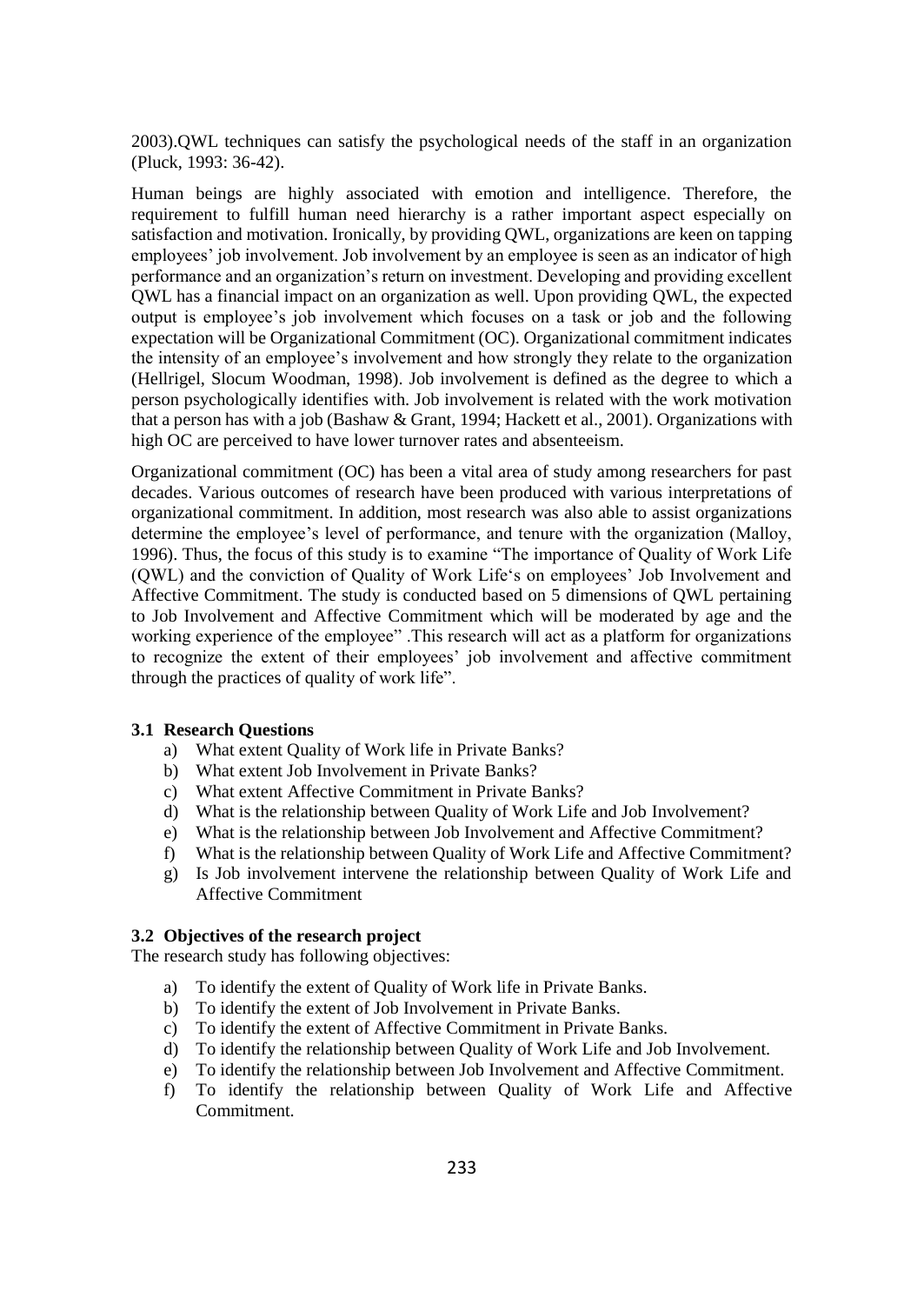g) To identify whether Job involvement intervene the relationship between Quality of Work Life and Affective Commitment

# **4. THEORETICAL FRAMEWORK**



### **4.1 Operational Definitions**

**Quality of Work Life (QWL):** QWL is viewed as perceived working conditions in an organization. An average human capital spends a minimum of eight hours of daily time at work undertaking diligent performance of tasks. Carlson (1980) has viewed QWL as: (a) a movement; (b) a set of organizational interventions and (c) a type of working life experienced by employees.

**Job Involvement:** Employees whom are involved are more psychologically present, more attentive and display greater connection to their work. Through this involved employee, it is easy for an organization to access the inaccessible part of them (Kahn & Kram, 1994). Therefore, an employee who is highly motivated towards the job renders better involvement to the organization than those who are not (Kanungo, 1982).

**Affective Commitment:** According to Allen and Meyer (1997), there are three components of organizational commitment: (a) affective commitment (AC), which relates to an employee's emotional attachment to, identification with, and involvement in the organization; (b) continuance commitment (CC), which relates to the cost the employee associates with leaving the organization; (c) normative commitment (NC), which relates to the employee's feelings of obligation to remain with the organization.

### **4.2 Research Hypothesis**

H1: The higher the satisfaction with QWL, the higher the Employee's Job Involvement.

H2: The higher the satisfaction with QWL, the higher the Affective Commitment.

H3: There is a positive relationship between Employee's Job Involvement and Affective Commitment.

H4: The Employee's Job Involvement is significantly intervened the relationship between QWL and Affective Commitment.

# **5. METHODOLOGY**

## **5.1 Sample criteria and sample size**

In this study, selected sample represents the whole population. Accuracy of the estimates largely depends on the way the sample was selected. The sample was selected randomly. This research covers the employees in the private banks. This population includes Branch Managers, Assistant Managers, Computer Operators, Officers, Cashier and Clerk. In this study, 200 employees in the private banks have been taken into consideration and their responses were obtained through questionnaire.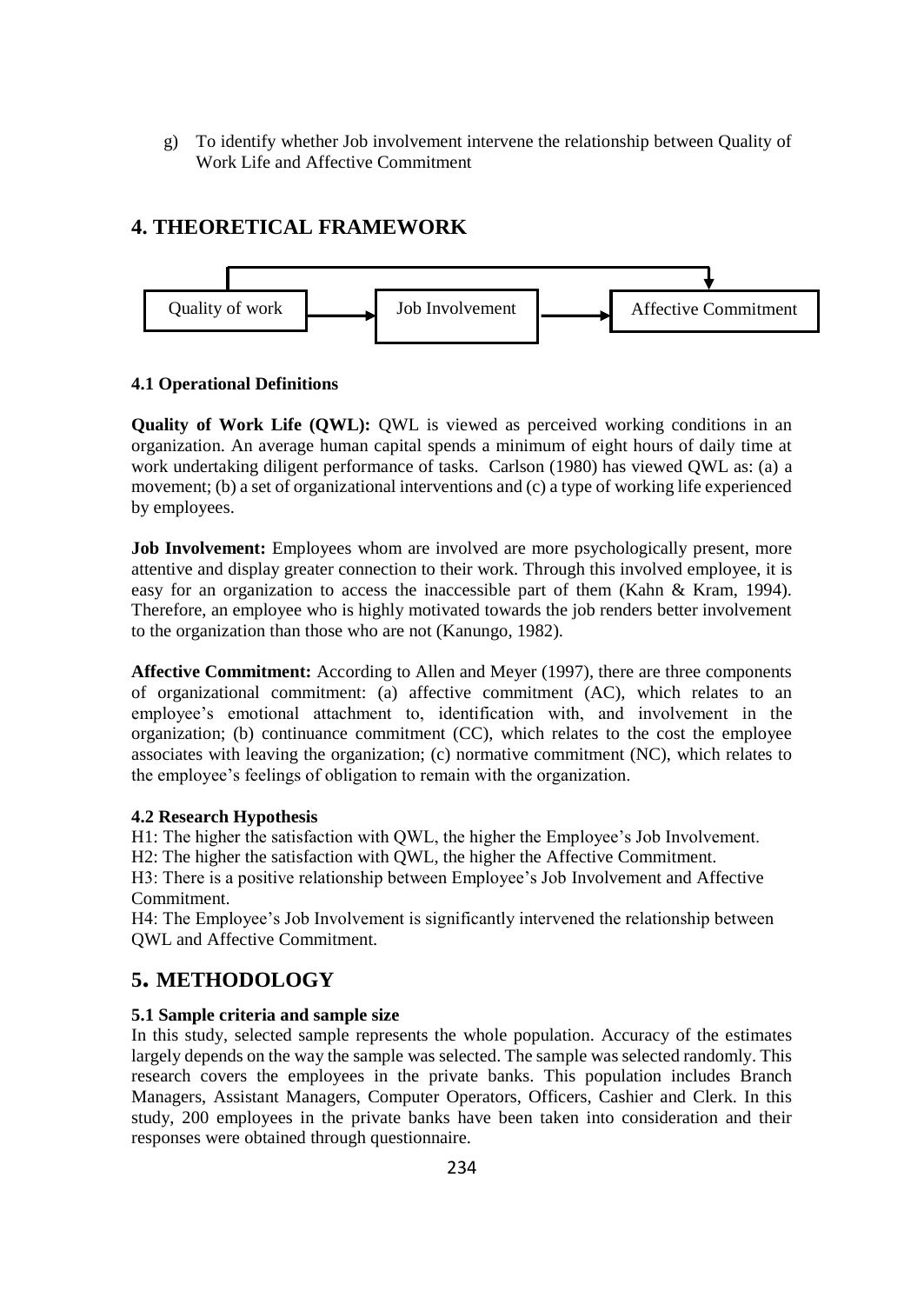#### **Table 1: Sampling Frameworks**

| N <sub>0</sub> | <b>Private banks</b>        | <b>Population</b> | No. of<br>questionnaire<br>issued |
|----------------|-----------------------------|-------------------|-----------------------------------|
|                | <b>Commercial Bank</b>      | 19                | 18                                |
| 2.             | Seylan Bank                 | 59                | 54                                |
| 3.             | <b>Hatton National Bank</b> | 32                | 30                                |
| 4.             | Sampath Bank                | 25                | 23                                |
| 6.             | <b>Union Bank</b>           | 20                | 19                                |
| 7.             | Pan Asia Bank               | 16                | 15                                |
| 8              | Nations Development Bank    | 25                | 23                                |
| $\mathbf Q$    | Nations trust               | 19                | 18                                |
|                | Total                       | 215               | 200                               |

(Source: Annual Reports of Private Banks)

### **5.2 Data collection methods**

## **5.2.1 Primary data collection**

The researchers used the questionnaire to collect the primary data. Questionnaires were circulated to all 200 of the Private Bank's staff in Batticaloa District. A total of 189 responses was received, for a response rate of 94.5%. All responses were anonymous.

#### **5.3 Data analysis and evaluation**

Descriptive and inferential statistics were adapted to data analysis and evaluation. Under the descriptive analysis, mean, and standard deviation were adopted, and under inferential statistics, correlation, and regression were adopted.

#### **5.3.1 Univariate analysis**

Univariate analysis consists of mean, median, mode, and standard deviation. Based on the Univariate analysis the establishments of each variable in the conceptual framework have been derived three types of attribute can be derived from the variable indicated in the questionnaires between the scales of  $1 - 5$  as follows.

|  |  |  | <b>Table 2: Decision range</b> |  |
|--|--|--|--------------------------------|--|
|--|--|--|--------------------------------|--|

| Range             | <b>Decision Attribute</b> |
|-------------------|---------------------------|
| $1 < x$ i $< 2.5$ | Lower level of factors    |
| $2.5 < x_i < 3.5$ | Moderate level of factors |
| 3.5 < xi < 5      | Higher level of factors   |

### **5.3.2 Inferential Statistics**

In this research model there are three variables, namely Quality of Work life, Job involvement and Affective Commitment. Hence, in this research, the inferential statistical analysis was made to determine: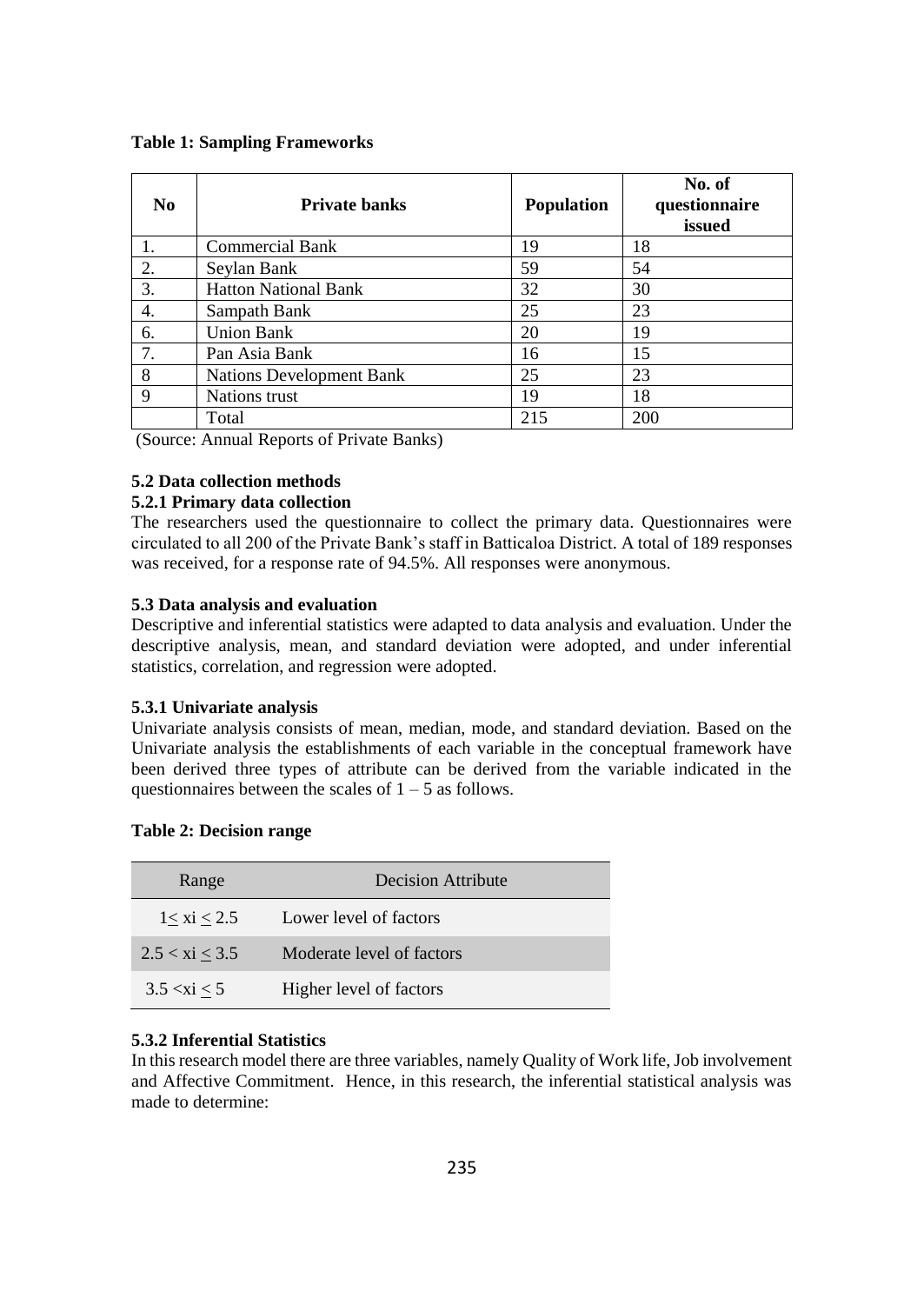- 1. Whether there is any relationship between Quality of Work life, Job involvement and Affective Commitment.
- 2. What the strength (magnitude) of the relationship between those variables is?

The following statistical techniques were selected to do the above inferential statistics: 1. The Correlation analysis

2. The Regression analysis

# **6. RESULTS AND DISCUSSION**

## **6.1 Reliability Analysis**

The reliability of the instrument was measured using Cronbach's alpha analysis. It measures the internal consistency of the instrument, based on the average inter-item correlation. The result of Cronbach's alpha test is given in Table 3.

|  |  | Table 1.3: Reliability Analysis |  |
|--|--|---------------------------------|--|
|--|--|---------------------------------|--|

| <b>Variables</b>            | Cronbach's  |
|-----------------------------|-------------|
|                             | Alpha value |
| <b>Quality of Work Life</b> | 0.733       |
| Job Involvement             | 0.918       |
| <b>Affective Commitment</b> | 0.8314      |

## **6.2 Demographic Factors**

The collected data shows there are 72% are males and the rest are females. And also it depicts most of the respondents' lies between  $25 - 40$ , and less numbers are lies between  $41 - 60$ . Sample data shows, that the educational level of the 51% of employees completed their A/L, rest are completed their higher education (Post graduate, Master Degree etc.).

### **6.3 Research Information**

### **6.3.1 Extent of Variables**

| Variable                    | Mean | <b>Decision Attribute</b> |
|-----------------------------|------|---------------------------|
| Quality of Work Life        | 3.21 | <b>MODERATE</b>           |
| Job Involvement             | 3.49 | <b>MODERATE</b>           |
| <b>Affective Commitment</b> | 3.42 | <b>MODERATE</b>           |

As per the above table all the variables are in moderate level in the private banks.

## **6.3.2 Testing Hypothesis**

### **H1: The higher the satisfaction with QWL, the higher the Employee's Job Involvement.**

The analysis presented in Table 2 indicates that 42.4 percent of the variance of Total Quality of Work Life (TQWL) explained the significant influence on Job Involvement which was significant at 1% (sig.  $= 0.000$ ). Therefore, according to the results of both tests, the null hypothesis was rejected and the alternative hypothesis was accepted since  $r > 0$ .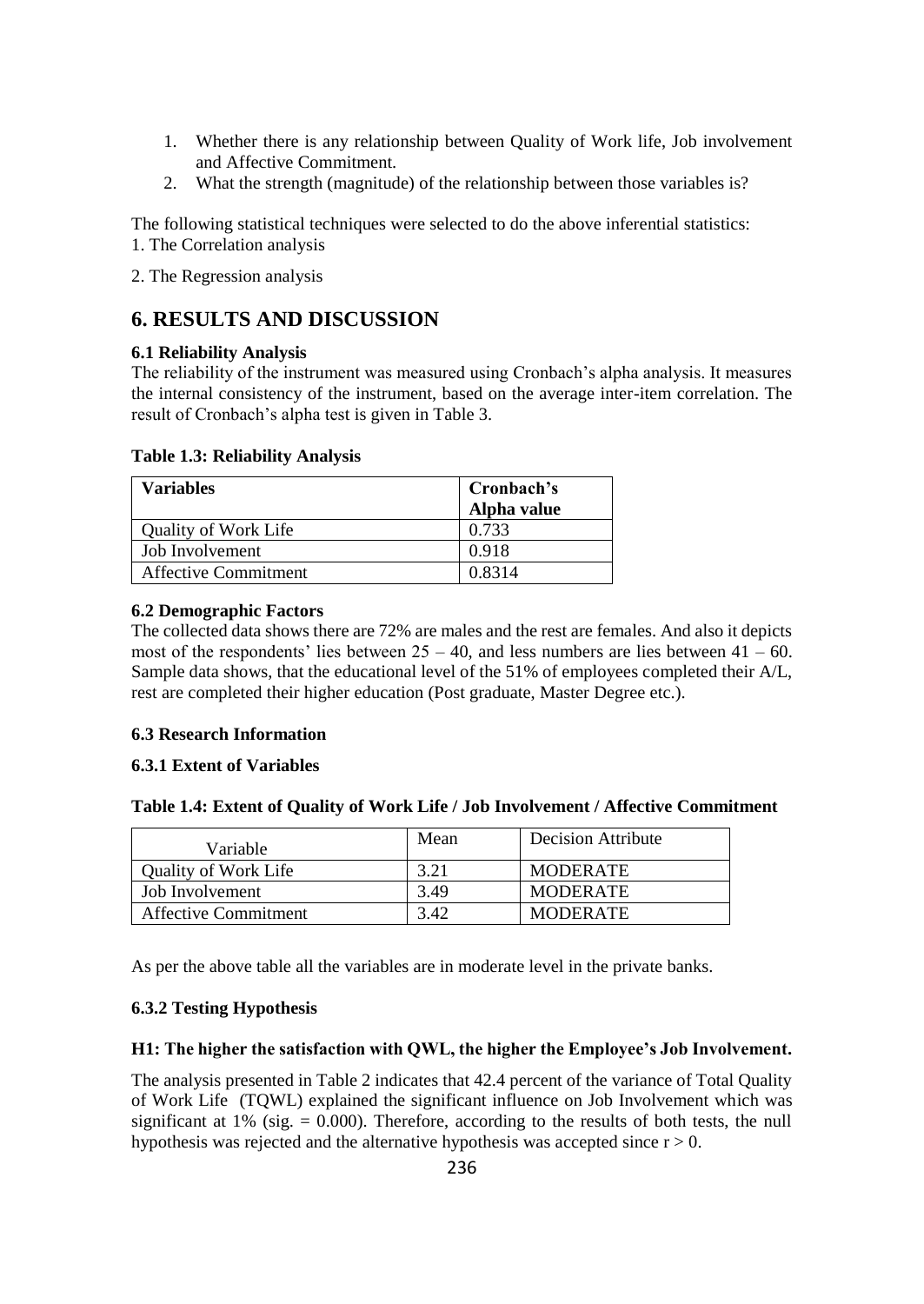| <b>Method</b>           | (H1)  |
|-------------------------|-------|
| Regression              | 0.565 |
| $\mathbb{R}^2$          | 0.483 |
| Adjusted $\mathbb{R}^2$ | 0.472 |
| <b>Beta</b>             | 0.565 |

**Table 1.5: Regression between QWL and JI**

#### **H2: The higher the satisfaction with QWL, the higher the Affective Commitment.**

The analysis presented in Table 2 indicates that 52.4 percent of the variance of Total Quality of Work Life (TQWL) explained the significant influence on Affective Commitment which was significant at 1% (sig. = 0.000). Therefore, according to the results of both tests, the null hypothesis was rejected and the alternative hypothesis was accepted since  $r > 0$ .

**Table 1.6: Regression between QWL and AC**

| <b>Method</b>  | (H2)  |
|----------------|-------|
| Regression     | 0.424 |
| $\mathbb{R}^2$ | 0.385 |
| Adjusted       | 0.345 |
| $R^2$          |       |
| <b>Beta</b>    | 0.424 |

## **H3: There is a positive relationship between Employee's Job Involvement and Affective Commitment.**

The analysis presented in Table 2 indicates that 61.4 percent of the variance of Job Involvement explained the significant influence on Affective Commitment which was significant at 1% (sig.  $= 0.000$ ). Therefore, according to the results of both tests, the null hypothesis was rejected and the alternative hypothesis was accepted since  $r > 0$ .

**Table 1.7: Regression between JI and AC**

| <b>Method</b>           | (H3)  |
|-------------------------|-------|
| Regression              | 0.614 |
| $\mathbb{R}^2$          | 0.562 |
| Adjusted $\mathbb{R}^2$ | 0.532 |
| <b>Beta</b>             | 0.614 |

## **H4: The Employee's Job Involvement is significantly intervened the relationship between QWL and Affective Commitment.**

Table 7 noted that Employee's Job Involvement does intervene the relationship between Quality of Work Life (QWL) and Affective Commitment (AC). The Beta value of QWL's relationship with Affective Commitment is 0.424 and QWL's relationship with JI has a Beta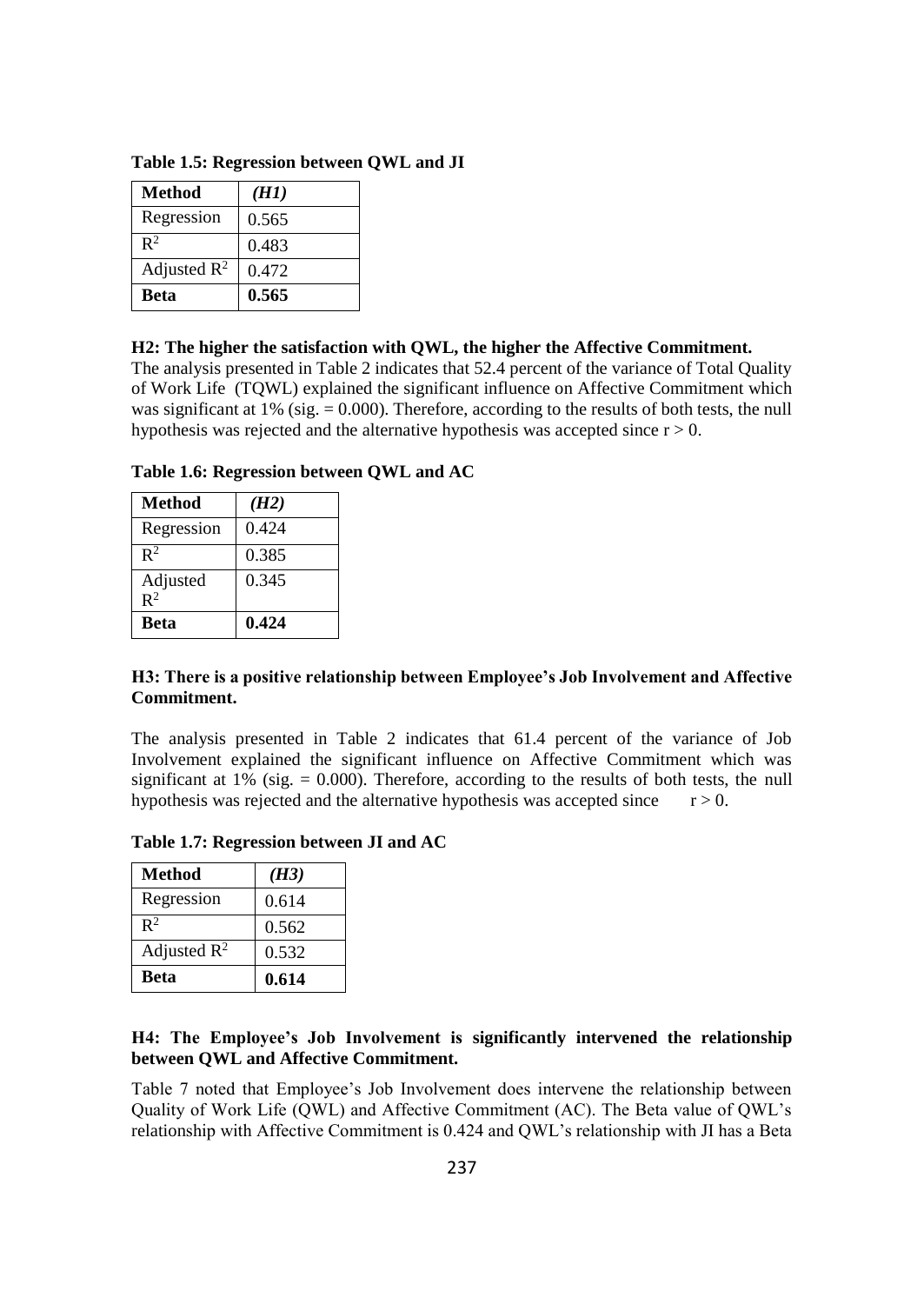value at .565. For testing whether employee's Job Involvement significantly intervene the relationship between QWL and Affective Commitment is by comparing the difference between the beta (β). The difference between .424, .565 and .614 is 0.190 which indicated the effect and the significant value is at .000 which is low than 0.05. Therefore the hypothesis 4 which states the employee's, job involvement significantly intervene the relationship between QWL and Affective Commitment is supported.

## **7 CONCLUSION**

Quality of Work Life does have a significant relationship to Affective Commitment. From the analysis, if the employees are relatively satisfied with the quality of work life provided by the organization, the stronger the commitment will be to the organization. Affective Commitment is highly related to "I want to be" with the organization. The positivity and willingness is important towards achieving an organization's mission, vision and objective. Employees who display a high degree of Affective Commitment are deemed to be loyal and satisfied with the organization's management and tasks assigned.

The research also contributed to a new perspective of Quality of Work Life in the Sri Lankan context. Previous studies commonly focused on the outcomes or the importance of Quality of Work Life. However in this paper, the framework is new which addressed the employee's satisfaction of Quality of Work Life in relation to Job Involvement and Affective Commitment among the employees. Hence, the findings have sought to demonstrate the importance of dimension of QWL from a new perspective.

The following contributions are the improvements that can be made by the respective organizations which were studied or the sector per se in designing an effective Quality of Work Life. Although the variables are grouped into five dimensions, the organization as a whole may adapt and improvise the current work system within the organization to enhance employee job involvement and affective commitment. Especially among the private sector which is usually perceived as the provider of better human touch services. It is not an easy task for management and the organization to design and adapt Quality of Work Life effectively without the support and dedication from the employees themselves. However, both management and the organization can plan and design the best fit approach for the benefit of all. It is not just the monetary based benefits that human capital seeks today; there are other aspects that motivate and enhance their job involvement and affective commitment such as opportunities at work.

In conclusion, the research findings presented have demonstrated that satisfactory qualities of work life enhance job involvement which relates to affective commitment. Therefore, organizations should strive to provide good Quality of Work Life to obtain the best results from their employees.

## **REFERENCES**

- Ali, S. (1996). Organizational Development in the Arab World. *Journal of Management Development, 15*(5), 4-22. http://dx.doi.org/10.1108/02621719610117213
- Allen, J., & Meyers, J. P. (1997). The Measurement and Antecedents of Affective, Continuance and Normative Commitment to the Organization. *Journal of Occupational Psychology, 63*, 1-18.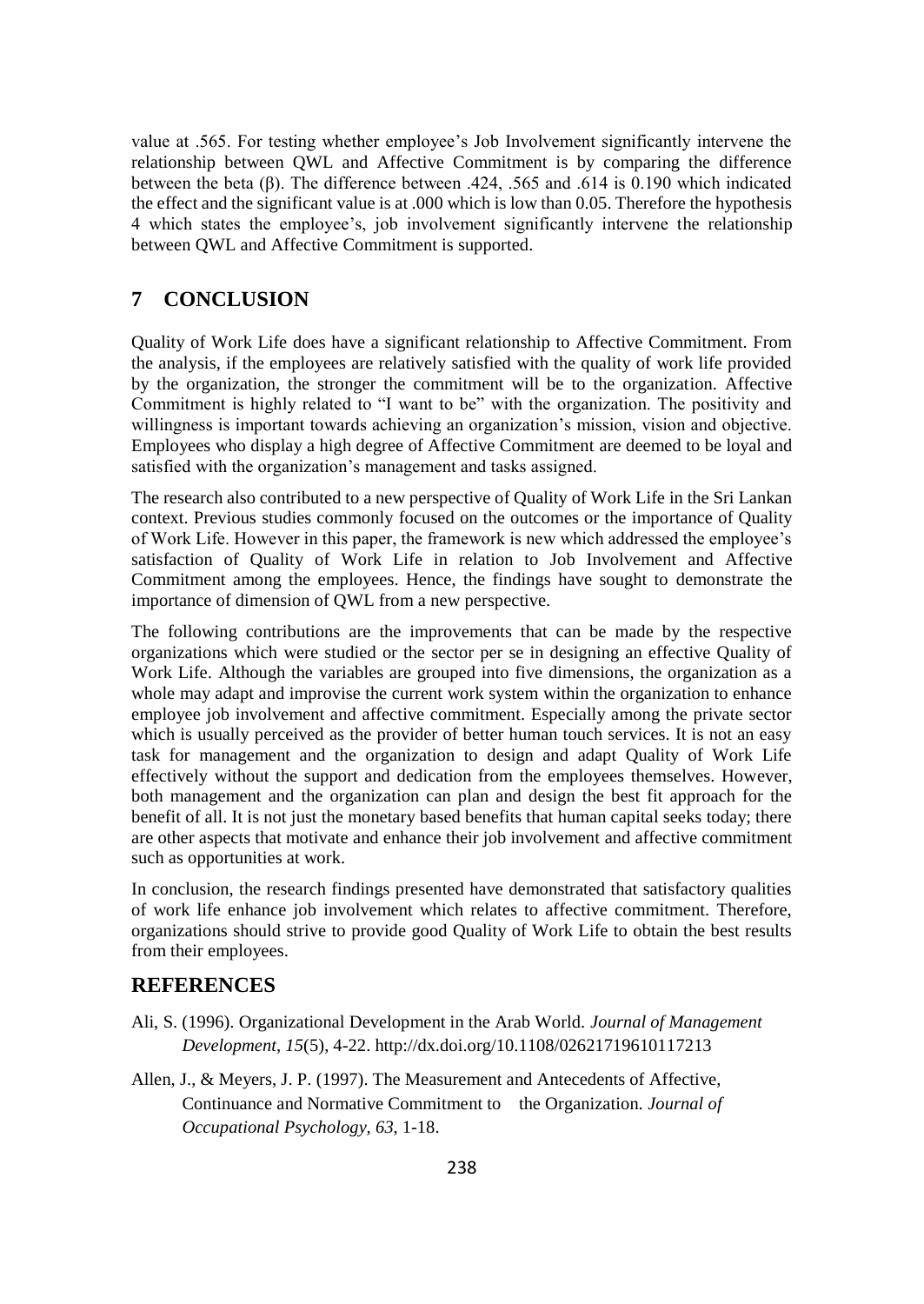- Asgari, H., & Dadashi, M. (2011). Determining the Relationship between Qualities of Work. *International Journalof Sport Studies, 2*(4), 193-197
- Ashoob, T. (2006). Study of the Relationship between Quality of Work Life and Organizational Commitment of the High Schools of Gonbad-e- Kavus City. Master's dissertation.
- Ballou, B., & Godwin, N. H. (2007, October). Quality of "Work Life": Have You Invested in Your Organization's Future? *Strategic Finance; HR Resource*, 42-44.
- Bedeian, A. G., Kemery, E. R., & Pizzolatto, A. B. (1991) Career commitment and expected utility of present job as predictors of turnover intentions and turnover behaviour. *Journal of VocationalBehaviour, 39*(3), 331-343. http://dx.doi.org/10.1016/0001-8791 (91)90042-K
- Clinebell, S., & Shadwick, G. (2005). The importance of organizational context on employees' attitude: an examination of working in main offices versus branch offices. *Journal of Leadership & OrganizationalStudies, 11*(2), 89-100. http://dx.doi.org/10.1177/107179190501100209
- Cohen, D., & Prusak, L. (2001). *In Good Company: How Social Capital Makes Organization Work*. Boston: Harvard Business School Press.
- Daniels, K. (2004). Perceived risk from occupational stress: a survey of 15 European countries. *Occupationaland Environmental Medicine, 61*, 467-470. http://dx.doi.org/10.1136/oem.2003.009142
- Davoodi, S. M. R. (1998). Study of the Impact of Quality of Work Life on Job Satisfaction among the Staff of Mobarakeh Steel Complex. Master's dissertation, Tehran, Islamic Azad University.
- Demir, H. (2012). Sport managers' organizational commitment levels. *African Journal of Business Management, 6*(22), 6511-6515.
- Dunham, R. B. (1984). *Organizational behavior: people and processes in management*. Michigan: Irwin.
- Davis, L. E., & Cherns, A. B. (1975). The quality of working life: Problems, Prospects, and the State of the Art (Vol. 1). New York: The Free Press.
- Efraty, D. & Sirgy, M. J. (1990). The Effects of Quality of Working Life (QWL) on Employee Behavioral Responses. Social Indicators Research, 22(1), 31-47
- Fallah, M. (2006). Study and Analysis of the Relationship between Quality of Work Life and Performance of Kosar Economical Organization Staff. Master's dissertation.
- Freund, A. (2005). Commitment and job satisfaction as predictor of turnover intentions among welfare workers.*Administration in Social Work, 29*(2), 5-21. http://dx.doi.org/10.1300/J147v29n02\_02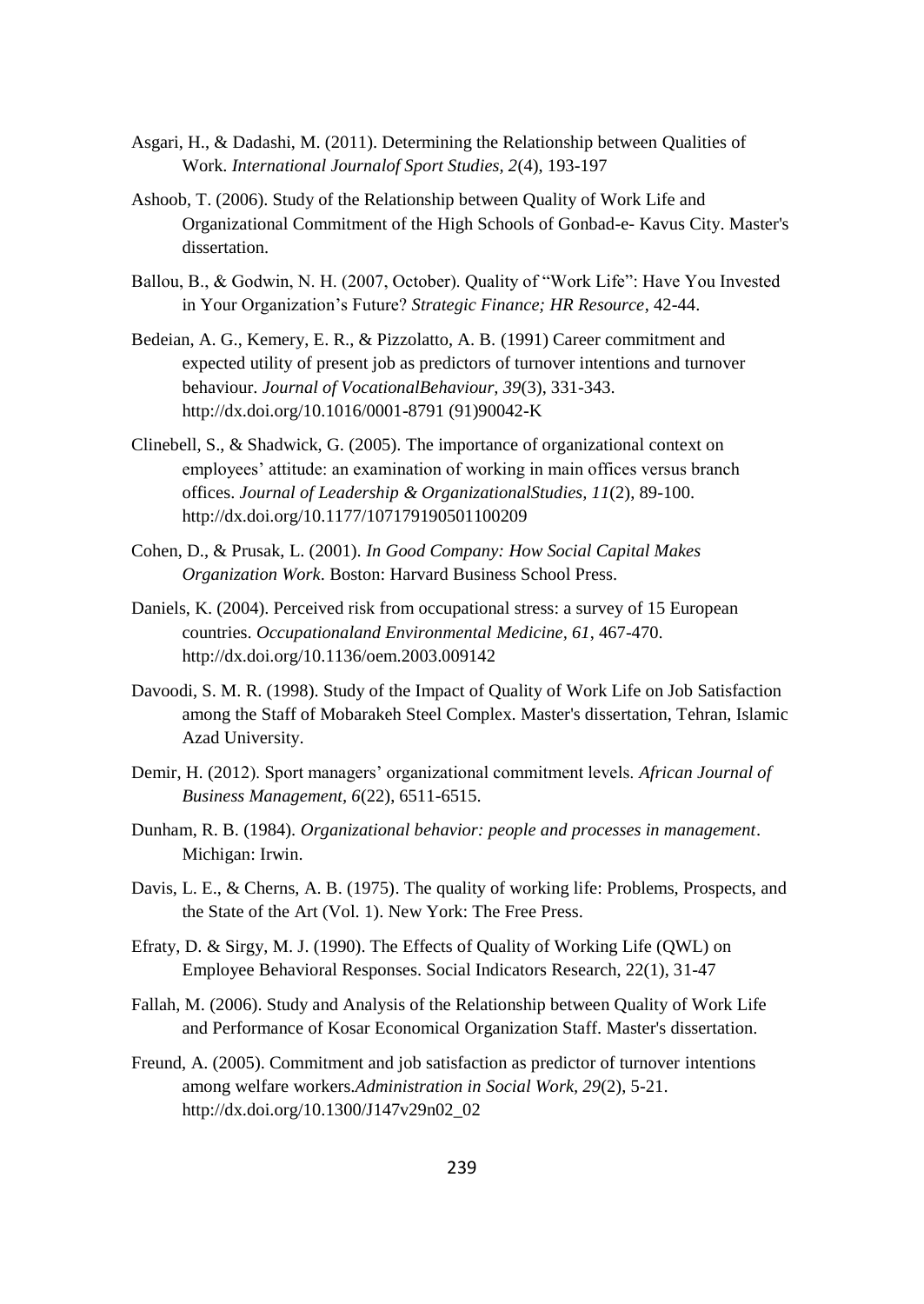- Feather, N.T., & Rauter, K.A. (2004). Organizational citizenship behaviors in relation to job status, job insecurity, organizational commitment and identification, job satisfaction and work values. Journal of Occupational and Organizational Psychology, 77, 81-94.
- Fields, M. W. & Thacker J. (1992). Influence of Quality of Work Life on Company and Union Commitment. Academy of Management Journal, 35(2), 439-450.
- Garland, B. E., Mccarty, W. P., & Zhao, R. (2009). Job Satisfaction and organizational commitment in prisons, An Examination of Psychological Staff, Teachers and Unit management staff. *Criminal Justice and Behaviour, 36*(2), 163-183. http://dx.doi.org/10.1177/0093854808327343
- Hafer, J. C., & Martin, T. M. (2008). Job Involvement or Affective Commitment: A sensitivity Analysis Study of Apathetic Employee Mobility. *Journal of Institute of Behavioural and Applied Management, 8*(1), 2-19.
- Hart, P. M., & Cooper, C. (2001). Occupational Stress: Toward a More Integrated Framework, Handbook of Industrial. *Work and Organizational Psychology, 2*, 93- 114.
- Kanungo, R. N. (1982). Measurement of job and work involvement. *Journal of Applied Psychology, 67*(3), 341-449. http://dx.doi.org/10.1037/0021-9010.67.3.341
- Lambert, E., & Hogan, N. (2009). The Importance of Job Satisfaction and Organizational Commitment in Shaping Turnover Intent A Test of a Causal Model. *Criminal Justice Review, 34*(1), 96-118. http://dx.doi.org/10.1177/0734016808324230
- Lambert, E., & Paoline, E. A. (2008). The Influence of Individual, Job and Organizational Characteristics on Correctional Staff Job Stress, Job Satisfaction and Organizational Commitment. *Criminal Justice Review, 33*(4), 541-564. http://dx.doi.org/10.1177/0734016808320694
- Landauer, J. (1997). Bottom-line benefits of work/life programs. *Human Resource Focus, 74*(4), 3-4.
- Lau, R. S. M. (2000). Quality of Work Life and Performance, an ad hoc investigation of two key elements in the service profit chain model. *International Journal of Service Industry Management, 11*(5), 422-437. http://dx.doi.org/10.1108/09564230010360164
- Lee, D., Singhapakdi, A., & Sirgy, M. J. (2007). Further validation of a Need-based Quality-of-work-life (QWL) Measure: Evidence from Marketing Practitioners. *Applied Research in Quality of Life, 2*(4), 273-287. http://dx.doi.org/10.1007/s11482-008-9042-x
- Leong, L, Huang, S. Y., & Hsu, J. (2003). An empirical study on professional commitment, organizational commitment and job involvement in Canadian accounting firms*. Journal of American Academy of Business, 2*(2), 360-370.